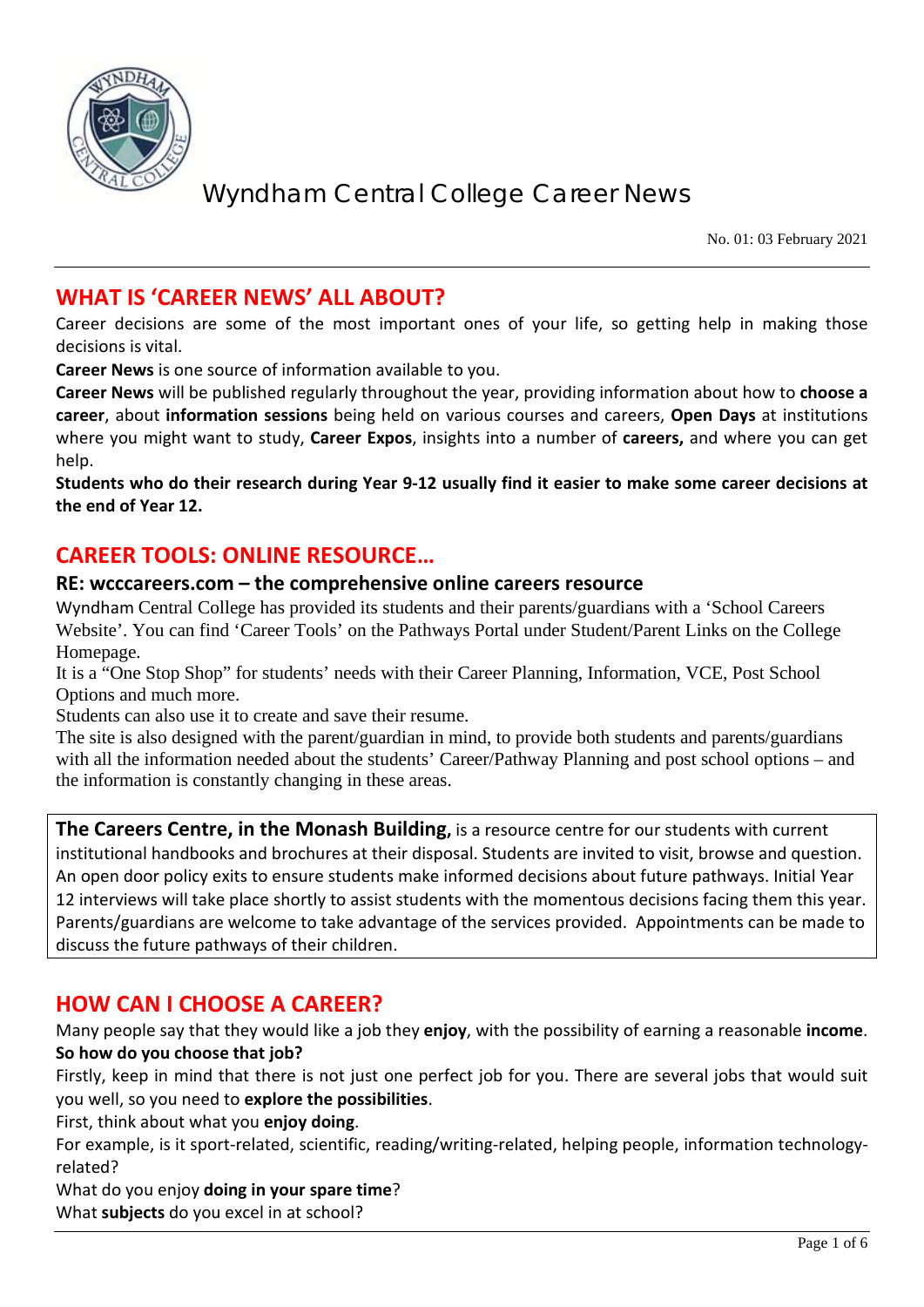

No. 01: 03 February 2021

How important is it that you earn a lot of **money**?

Answering questions such as these will set you on a path to making some decisions.

If you like science, what type of science do you prefer – physics, chemistry, biology?

If you are creative, what is your speciality – music, drama, art, design?

If it is geography, perhaps you could be interested in urban planning, mapping or surveying.

If it is health, perhaps it is nursing, nutrition or public health.

If it is physics and maths, perhaps engineering.

Do not look too far ahead – you are not deciding on a life-time career. You will have several careers.

### **WHAT IS A CAREERS EXPO?**

As a rule, career expos have representatives from **Universities, TAFE's, Independent Training Providers and Employer Groups** (eg Defence Force) in attendance to provide information and an opportunity to ask your questions. There are a number held throughout the year, some large ones running for a few days (eg the **VCE and Careers Expo 2021** (29 April – 2 May @ Caulfield Racecourse, Melbourne), while others are **smaller regional expos** (eg @ WRICA Thursday 20 – Friday 21 May). Career Expos are of a **general nature and are a good starting point for some career exploration** - more information later.

#### **WHAT IS AN OPEN DAY?**

Universities, TAFE's and some Independent Providers open their doors, usually once a year on Sundays in August, for the public to **see facilities, attend information sessions, talk to staff and current students, and to check out clubs and societies**. These are useful for obtaining **a more in-depth experience** of a particular institution and its courses. Dates will be published shortly (for your diary).

#### **WHAT IS A CAREERS SEMINAR, AND WHY ATTEND?**

Many institutions run **seminars about particular courses or careers**, often on week-nights or in school holidays. For example, **Monash** and the **University of Melbourne** run **evening seminars** on particular courses, while RMIT, La Trobe and Deakin run school holiday programs about their courses (note: this list is not exhaustive). In addition, seminars on studying **psychology**, **sport related** careers, and on **occupational therapy** have been run for many years. These programs give an in-depth picture of courses and career outcomes, and provide an opportunity to ask your questions. More information in later editions.

#### **HOW CAN I ACCCESS UNIVERSITY COURSES?**

Many courses accept Year 12 graduates on the basis of their **ATAR** (Australian Tertiary Admissions Rank) and meeting any **prerequisite subject requirements**. Some courses, however, have **additional requirements** (eg an audition, a folio presentation, completion of a selection kit, attendance at an interview, testing). You are advised to check these out on the **Victorian Tertiary Admissions Centre (VTAC)** website [\(www.vtac.edu.au\)](http://www.vtac.edu.au/). Applicants for courses apply on the VTAC website, commencing in August each year. Up to eight courses can be applied for.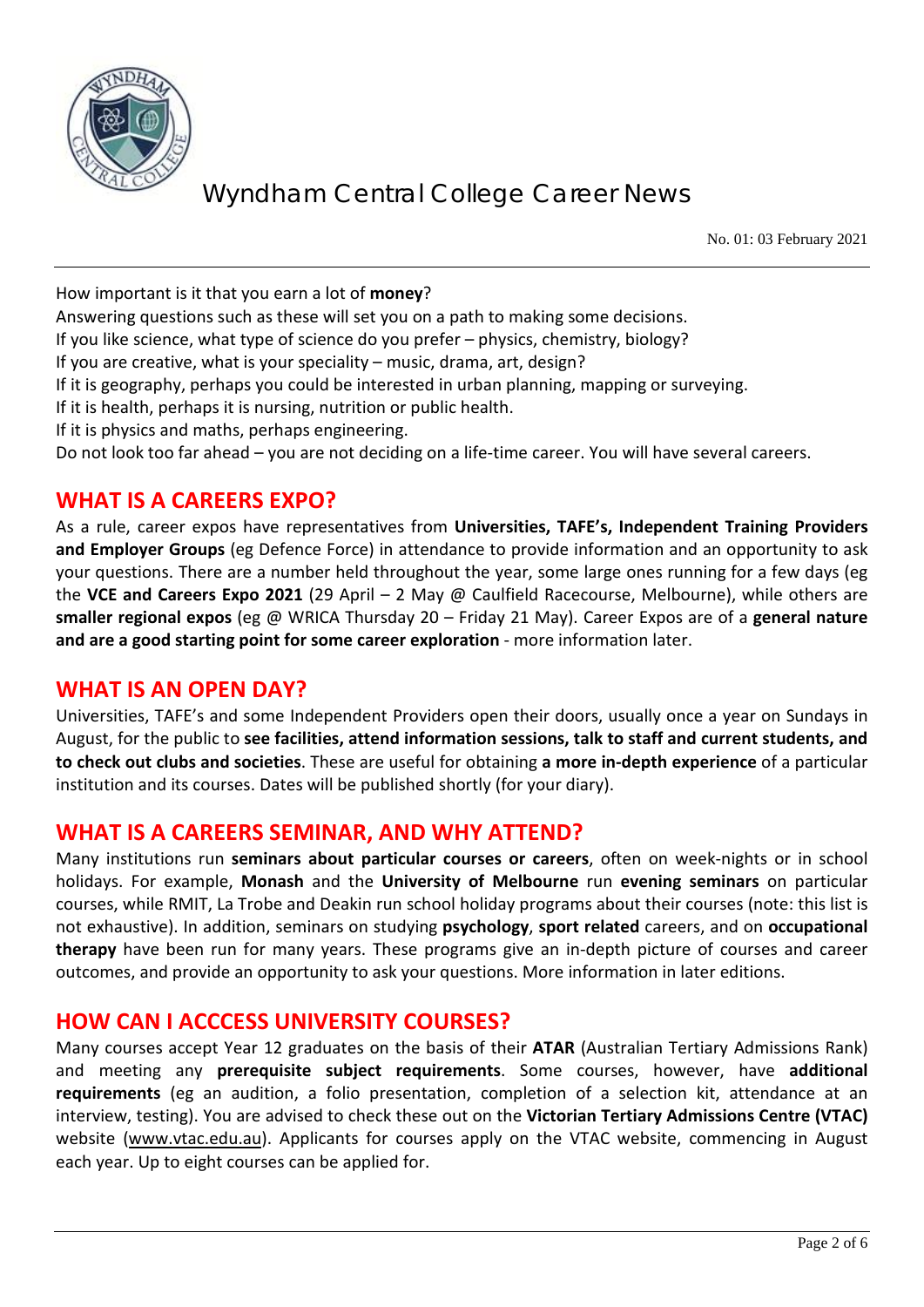

No. 01: 03 February 2021

## **Casual Employment**

You can sign up for employment opportunities at the following websites:

| Coles              | https://bit.ly/3830ETN |
|--------------------|------------------------|
| IGA                | https://bit.ly/382p4yw |
| KFC                | https://bit.ly/33N7mM1 |
| Woolworths         | https://bit.ly/2RptgTp |
| Hungry             | https://bit.ly/2qkwIU8 |
| Jacks              |                        |
| Kmart              | https://bit.ly/2Y8U2Rd |
| Target             | https://bit.ly/2qZ76MZ |
| McDonalds          | https://bit.ly/380Uvtb |
| <b>Bunnings</b>    | https://bit.ly/2LfB2Ls |
| Donut King         | https://bit.ly/2YbqYly |
| Boost Juice        | https://bit.ly/2P36v4I |
| Red Rooster        | https://bit.ly/2Lf35Le |
| Myer               | https://bit.ly/2sHiEov |
| Cotton On          | https://bit.ly/2LjebPj |
| Sportsgirl         | https://bit.ly/2RfT2cC |
| <b>Officeworks</b> | https://bit.ly/361GkCp |
| Apco               | https://bit.ly/33F09xz |

About 80% of all job vacancies are not advertised, so it is crucial that you market yourself to businesses with an excellent resume and cover letter.

Make sure you tell as many people as possible that you are looking for work as often employers rely on 'word of mouth' to recruit for their positions.

**Job Seeking Resources**: For excellent job seeking tips, and resume/cover letter templates, check out the resources at the following two websites:

Skillsroad - [www.skillsroad.com.au](http://www.skillsroad.com.au/) 

Youth Central - [www.youthcentral.vic.gov.au](http://www.youthcentral.vic.gov.au/)

**Rights and Responsibilities**: Know your rights and responsibilities when starting a new job: [www.fairwork.gov.au](http://www.fairwork.gov.au/)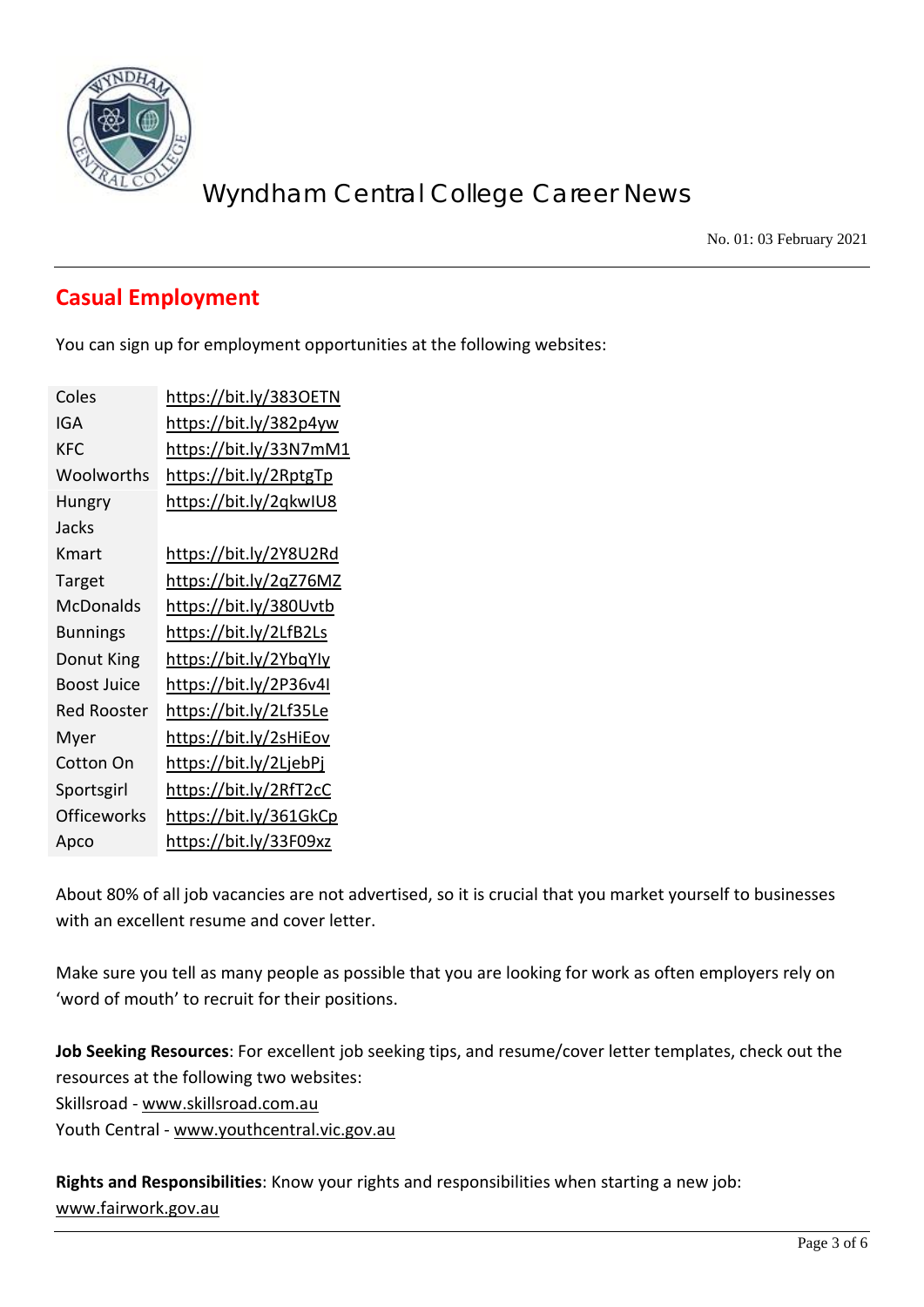

No. 01: 03 February 2021

**Tax File Number (TFN)**: If you do not have a TFN, you will need to apply for one via the Australian Tax Office - [www.ato.gov.au](http://www.ato.gov.au/)

**Job Options**: also, check out job options at the 'Explore Careers' website - <https://explorecareers.com.au/>

### **ADF Careers**

#### **Australian Defence Force (ADF)**

Work Experience: students who are keen to explore Defence Force careers may be able to apply for work experience. To keep up to date with work experience opportunities bookmark the following link - [www.defence.gov.au/WorkExperience/](http://www.defence.gov.au/WorkExperience/)

Cadets: students may also be able to apply for the Army, Navy or Air Force Cadets program. To explore Cadet Units in your local area, visi[t www.cadetnet.gov.au](http://www.cadetnet.gov.au/)

### **Parents/Carers – School to Work Resources**

Supporting your child in preparing for the world of work after school can be a challenge. Casualisation and globalisation of the work force, and automation and rapid advances in technology will all have an impact in your child's navigation of the world of work.

The Australian Government has developed resources to support parents through the Future Ready Career Education Portal. To access the resources, go to<https://schooltowork.dese.gov.au/>

### **Upcoming Career Events**

#### **The Hotel School Melbourne**

The Hotel School offers management courses in tourism, hotel management and global hotel management. The School is running an information session for prospective students and families.

Date: Tuesday 9 February, 10am – 2pm Location: 399 Lonsdale Street, Melbourne RSVP:<https://hotelschool.scu.edu.au/>

#### **Year13 – Ask Me Anything**

Year13 are inviting students to ask them anything about the following career areas: Business and Entrepreneurship,<http://bit.ly/2YHHL77> Accounting and Financial Services,<http://bit.ly/3riiqx9>

Just click on the above link, submit your questions and a member from Yr13 will get back to you.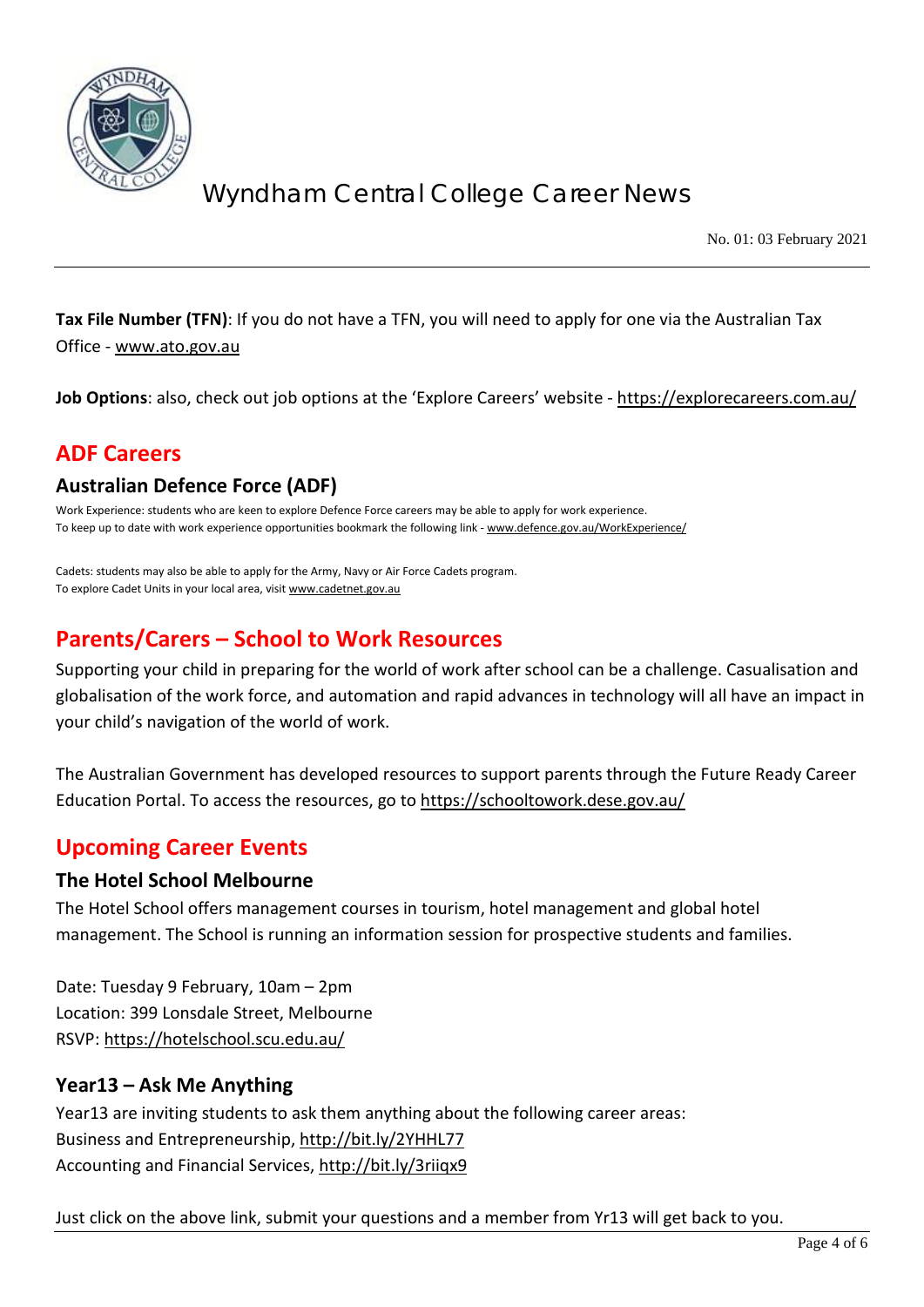

No. 01: 03 February 2021

## **Start the School Year by Setting Goals**

The HopeFull Institute has developed a set of free worksheets for students covering a range of topics such as:

- digital detox
- examining stress
- goals (general and athletic)
- gratitude

To download the worksheets, visit [www.thehopefullinstitute.com/free-worksheets/](http://www.thehopefullinstitute.com/free-worksheets/)

### **Careers in International Trade, Freight and Logistics**

Learn about this exciting industry by visiting the 'Make Your Move' website. International Trade, Freight and Logistics is a large industry and staff ensure that goods and resources are distributed around the globe. Through the website you will be able to:

- Explore profiles of staff working in the industry
- Learn about job roles
- Search for jobs

Visi[t www.mymv.org](http://www.mymv.org/)

### **Interested in Pursuing an Apprenticeship or Traineeship?**

Even though you have just started the schooling year, your planning should start now. Australian Apprenticeship Pathways have developed an excellent four-step guide to assist you to start planning [www.aapathways.com.au](http://www.aapathways.com.au/)

Read through Step One and take the work type explorer quiz, download the AusAppPathways app to your phone, and complete practice aptitude quizzes to ascertain the level of literacy and numeracy skills you will need for different occupations.

You can also do the following during the year to prepare for an apprenticeship:

- Meet with Mrs Karlovic to start planning your professional trade career
- Undertake work experience in several fields or with several employers in the same field. See Mrs Karlovic for information on how to organise work experience.
- Contact industry leaders and associations in your fields of interest to ask questions.
- Contact local apprenticeship centres and/or group training organisations to ask their advice on what makes a competitive apprenticeship applicant. Use the following website to locate organisations in your local are[a www.australianapprenticeships.gov.au](http://www.australianapprenticeships.gov.au/)